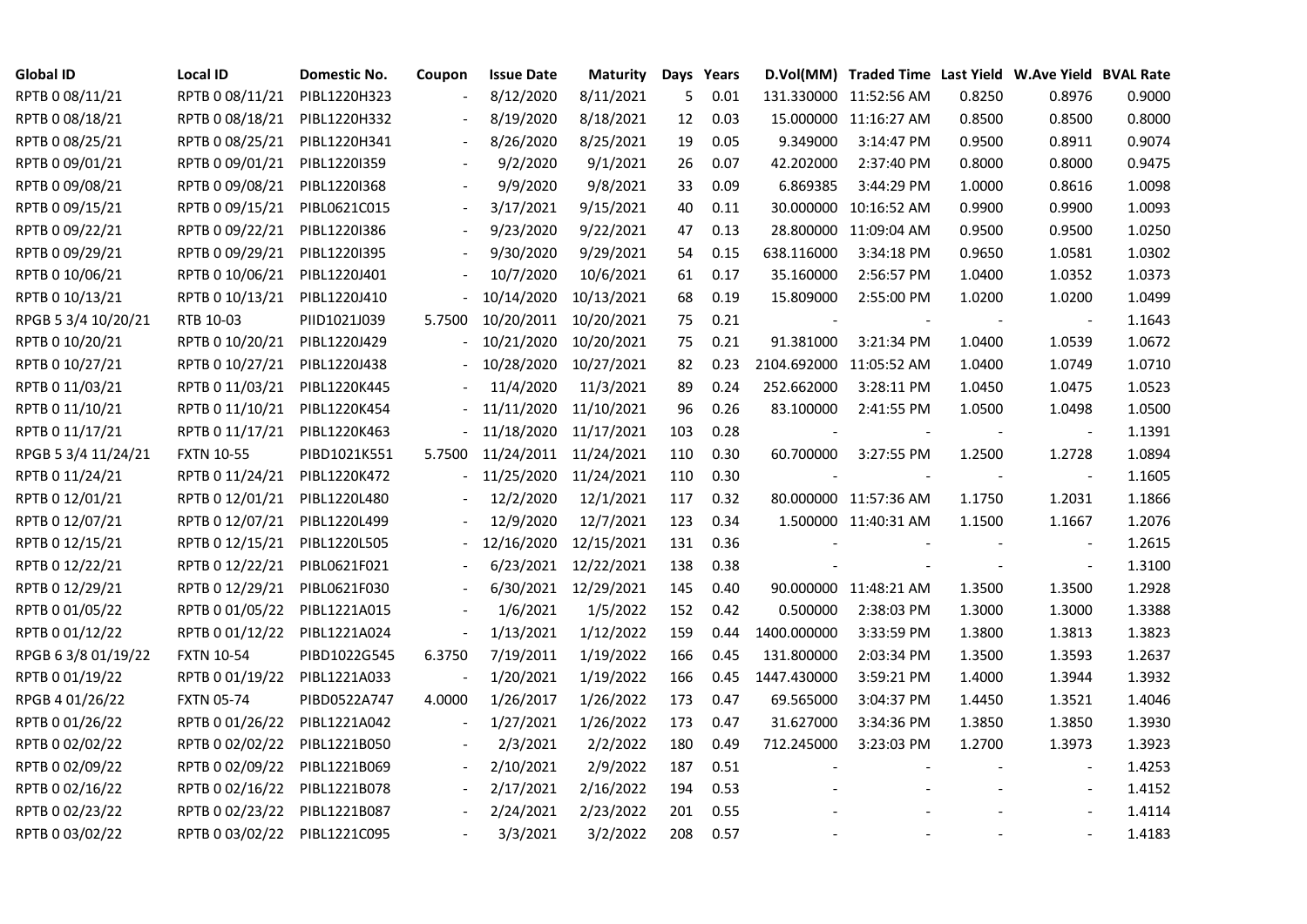| <b>Global ID</b>     | <b>Local ID</b>   | Domestic No. | Coupon                   | <b>Issue Date</b>     | Maturity  |     | Days Years |             | D.Vol(MM) Traded Time Last Yield W.Ave Yield BVAL Rate |        |                          |        |
|----------------------|-------------------|--------------|--------------------------|-----------------------|-----------|-----|------------|-------------|--------------------------------------------------------|--------|--------------------------|--------|
| RPTB 0 03/09/22      | RPTB 0 03/09/22   | PIBL1221C102 | $\overline{\phantom{a}}$ | 3/10/2021             | 3/9/2022  | 215 | 0.59       |             |                                                        |        |                          | 1.4244 |
| RPGB 15 03/14/22     | <b>FXTN 20-02</b> | PIBD2022C021 | 15.0000                  | 3/14/2002             | 3/14/2022 | 220 | 0.60       |             |                                                        |        |                          | 1.3514 |
| RPTB 0 03/16/22      | RPTB 0 03/16/22   | PIBL1221C111 | $\overline{\phantom{a}}$ | 3/17/2021             | 3/16/2022 | 222 | 0.61       |             |                                                        |        | $\overline{\phantom{a}}$ | 1.4306 |
| RPTB 0 03/23/22      | RPTB 0 03/23/22   | PIBL1221C120 | $\overline{\phantom{a}}$ | 3/24/2021             | 3/23/2022 | 229 | 0.63       |             |                                                        |        | $\blacksquare$           | 1.4365 |
| RPTB 0 03/30/22      | RPTB 0 03/30/22   | PIBL1221C139 | $\blacksquare$           | 3/31/2021             | 3/30/2022 | 236 | 0.65       |             |                                                        |        | $\blacksquare$           | 1.4592 |
| RPTB 0 04/06/22      | RPTB 0 04/06/22   | PIBL1221D147 |                          | 4/7/2021              | 4/6/2022  | 243 | 0.67       |             |                                                        |        |                          | 1.4342 |
| RPTB 0 04/13/22      | RPTB 0 04/13/22   | PIBL1221D156 |                          | 4/14/2021             | 4/13/2022 | 250 | 0.68       |             |                                                        |        | $\blacksquare$           | 1.4173 |
| RPTB 0 04/20/22      | RPTB 0 04/20/22   | PIBL1221D165 |                          | 4/21/2021             | 4/20/2022 | 257 | 0.70       |             |                                                        |        | $\blacksquare$           | 1.4614 |
| RPTB 0 04/27/22      | RPTB 0 04/27/22   | PIBL1221D174 |                          | 4/28/2021             | 4/27/2022 | 264 | 0.72       |             |                                                        |        | $\blacksquare$           | 1.4845 |
| RPTB 0 05/04/22      | RPTB 0 05/04/22   | PIBL1221E182 |                          | 5/5/2021              | 5/4/2022  | 271 | 0.74       | 303.900000  | 2:34:32 PM                                             | 1.5000 | 1.4727                   | 1.4720 |
| RPTB 0 05/11/22      | RPTB 0 05/11/22   | PIBL1221E191 | $\overline{\phantom{a}}$ | 5/12/2021             | 5/11/2022 | 278 | 0.76       |             |                                                        |        | $\blacksquare$           | 1.4943 |
| RPTB 0 05/18/22      | RPTB 0 05/18/22   | PIBL1221E208 | $\overline{\phantom{a}}$ | 5/19/2021             | 5/18/2022 | 285 | 0.78       |             | 6.261000 11:53:13 AM                                   | 1.5000 | 1.5000                   | 1.4949 |
| RPTB 0 05/25/22      | RPTB 0 05/25/22   | PIBL1221E217 |                          | 5/26/2021             | 5/25/2022 | 292 | 0.80       |             |                                                        |        | $\blacksquare$           | 1.5090 |
| RPTB 0 06/01/22      | RPTB 0 06/01/22   | PIBL1221F225 |                          | 6/2/2021              | 6/1/2022  | 299 | 0.82       |             | 105.000000 11:13:24 AM                                 | 1.5250 | 1.5012                   | 1.5045 |
| RPTB 0 06/08/22      | RPTB 0 06/08/22   | PIBL1221F234 |                          | 6/9/2021              | 6/8/2022  | 306 | 0.84       | 30.000000   | 2:21:29 PM                                             | 1.5800 | 1.5800                   | 1.5433 |
| RPTB 0 06/15/22      | RPTB 0 06/15/22   | PIBL1221F243 |                          | 6/16/2021             | 6/15/2022 | 313 | 0.86       |             | 10.110000 11:46:29 AM                                  | 1.5500 | 1.5500                   | 1.5433 |
| RPTB 0 06/22/22      | RPTB 0 06/22/22   | PIBL1221F252 | $\overline{\phantom{a}}$ | 6/23/2021             | 6/22/2022 | 320 | 0.88       |             |                                                        |        |                          | 1.5640 |
| RPTB 0 06/29/22      | RPTB 0 06/29/22   | PIBL1221F261 | $\overline{\phantom{a}}$ | 6/30/2021             | 6/29/2022 | 327 | 0.90       |             |                                                        |        | $\overline{\phantom{a}}$ | 1.5550 |
| RPGB 4 3/4 07/04/22  | <b>FXTN 03-24</b> | PIBD0322G247 | 4.7500                   | 7/4/2019              | 7/4/2022  | 332 | 0.91       | 145.000000  | 2:04:14 PM                                             | 1.5450 | 1.5450                   | 1.4731 |
| RPTB 0 07/06/22      | RPTB 0 07/06/22   | PIBL1221G279 |                          | 7/7/2021              | 7/6/2022  | 334 | 0.91       |             |                                                        |        |                          | 1.5639 |
| RPTB 0 07/13/22      | RPTB 0 07/13/22   | PIBL1221G288 | $\overline{\phantom{a}}$ | 7/14/2021             | 7/13/2022 | 341 | 0.93       | 0.110000    | 9:08:56 AM                                             | 1.5500 | 1.5500                   | 1.5967 |
| RPTB 0 07/20/22      | RPTB 0 07/20/22   | PIBL1221G297 | $\overline{\phantom{a}}$ | 7/21/2021             | 7/20/2022 | 348 | 0.95       |             |                                                        |        | $\sim$                   | 1.6190 |
| RPTB 0 07/27/22      | RPTB 0 07/27/22   | PIBL1221G304 | $\blacksquare$           | 7/28/2021             | 7/27/2022 | 355 | 0.97       | 8.599000    | 3:36:06 PM                                             | 1.5000 | 1.5559                   | 1.6101 |
| RPGB 4 7/8 08/02/22  | <b>FXTN 10-56</b> | PIBD1022H562 | 4.8750                   | 8/2/2012              | 8/2/2022  | 361 | 0.99       |             |                                                        |        | $\blacksquare$           | 1.5161 |
| RPTB 0 08/03/22      | RPTB 0 08/03/22   | PIBL1221H312 | $\overline{\phantom{a}}$ | 8/4/2021              | 8/3/2022  | 362 | 0.99       | 574.557000  | 3:17:09 PM                                             | 1.6175 | 1.6162                   | 1.6171 |
| RPGB 4 3/4 09/13/22  | <b>FXTN 10-57</b> | PIBD1022I570 | 4.7500                   | 9/13/2012             | 9/13/2022 | 403 | 1.10       |             |                                                        |        | $\blacksquare$           | 1.5587 |
| RPGB 12 3/4 10/17/22 | <b>FXTN 20-03</b> | PIBD2022J033 | 12.7500                  | 10/17/2002 10/17/2022 |           | 437 | 1.20       |             |                                                        |        | $\blacksquare$           | 1.5928 |
| RPGB 4 5/8 12/04/22  | RTB 05-11         | PIID0522L114 | 4.6250                   | 12/4/2017             | 12/4/2022 | 485 | 1.33       | 3526.500000 | 3:15:51 PM                                             | 1.6100 | 1.6251                   | 1.6147 |
| RPGB 4 12/06/22      | <b>FXTN 10-58</b> | PIBD1022L585 | 4.0000                   | 12/6/2012             | 12/6/2022 | 487 | 1.33       |             |                                                        |        | $\blacksquare$           | 1.6439 |
| RPGB 4 3/8 02/11/23  | RTB 03-10         | PIID0323B101 | 4.3750                   | 2/11/2020             | 2/11/2023 | 554 | 1.52       | 42.800000   | 2:04:22 PM                                             | 1.7300 | 1.7309                   | 1.7043 |
| RPGB 13 02/20/23     | <b>FXTN 20-04</b> | PIBD2023B048 | 13.0000                  | 2/20/2003             | 2/20/2023 | 563 | 1.54       |             |                                                        |        |                          | 1.7191 |
| RPGB 5 1/2 03/08/23  | <b>FXTN 05-75</b> | PIBD0523C752 | 5.5000                   | 3/8/2018              | 3/8/2023  | 579 | 1.59       |             |                                                        |        | $\blacksquare$           | 1.6838 |
| RPGB 3 1/2 04/21/23  | <b>FXTN 07-58</b> | PIBD0723D588 | 3.5000                   | 4/21/2016             | 4/21/2023 | 623 | 1.71       |             | 28.000000 11:57:31 AM                                  | 1.8000 | 1.8000                   | 1.7116 |
| RPGB 11 7/8 05/29/23 | <b>FXTN 20-05</b> | PIBD2023E054 | 11.8750                  | 5/29/2003             | 5/29/2023 | 661 | 1.81       |             |                                                        |        | $\blacksquare$           | 1.8174 |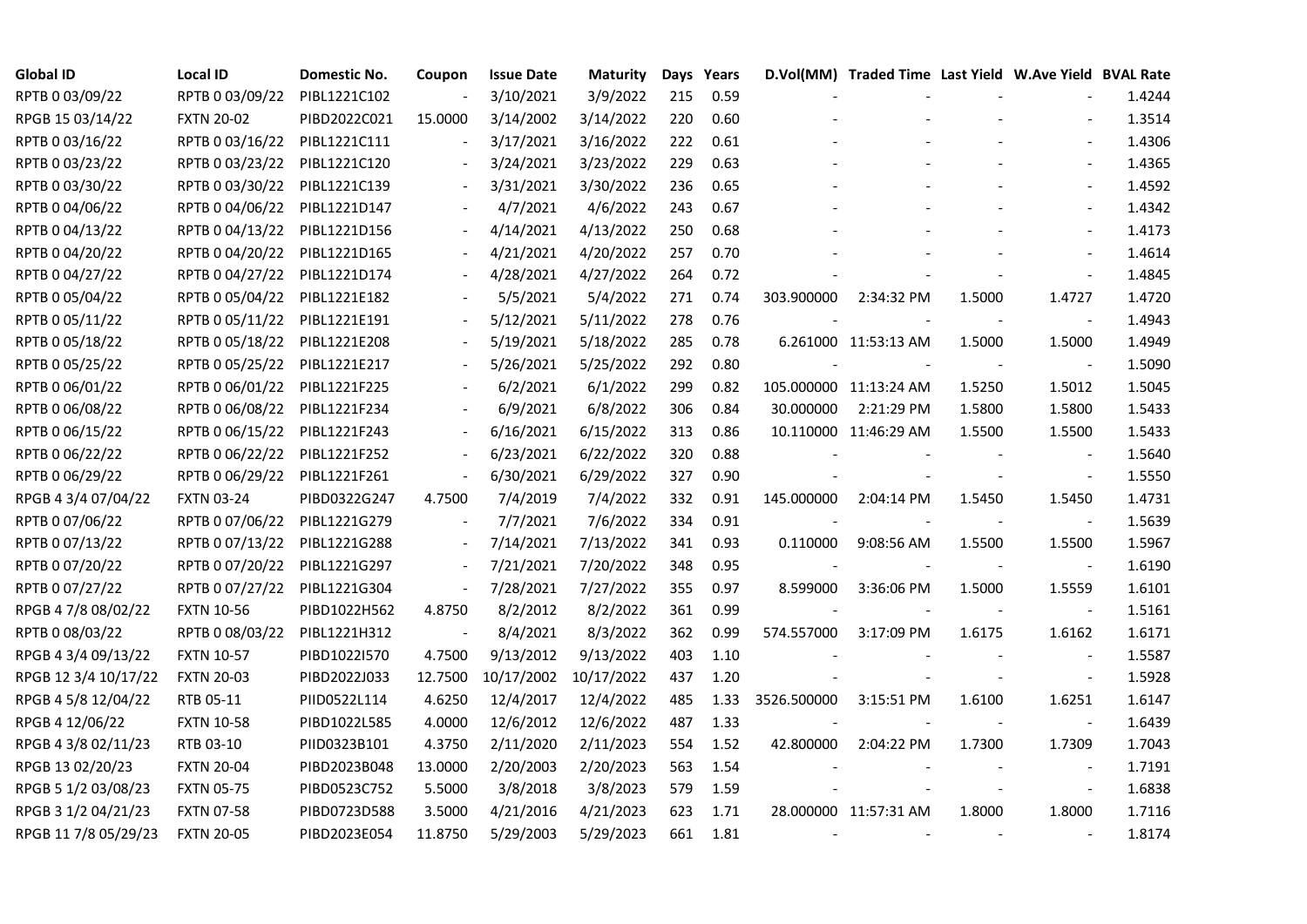| <b>Global ID</b>     | <b>Local ID</b>   | Domestic No. | Coupon  | <b>Issue Date</b> | <b>Maturity</b>  |     | Days Years |             | D.Vol(MM) Traded Time Last Yield W.Ave Yield BVAL Rate |                |                          |        |
|----------------------|-------------------|--------------|---------|-------------------|------------------|-----|------------|-------------|--------------------------------------------------------|----------------|--------------------------|--------|
| RPGB 3 1/4 08/15/23  | RTB 10-04         | PIID1023H046 | 3.2500  | 8/15/2013         | 8/15/2023        | 739 | 2.02       |             |                                                        |                |                          | 1.9888 |
| RPGB 2 3/8 09/10/23  | <b>FXTN 03-25</b> | PIBD0323I252 | 2.3750  | 9/10/2020         | 9/10/2023        | 765 | 2.09       | 5.000000    | 9:37:11 AM                                             | 1.9500         | 1.9500                   | 1.9328 |
| RPGB 11 3/8 10/23/23 | <b>FXTN 20-06</b> | PIBD2023J068 | 11.3750 | 10/23/2003        | 10/23/2023       | 808 | 2.21       |             |                                                        |                |                          | 1.9499 |
| RPGB 2 3/8 03/09/24  | RTB 03-11         | PIID0324C115 | 2.3750  | 3/9/2021          | 3/9/2024         | 946 | 2.59       | 3372.550000 | 3:59:09 PM                                             | 2.1400         | 2.1316                   | 2.1567 |
| RPGB 6 1/4 03/12/24  | RTB 05-12         | PIID0524C129 | 6.2500  | 3/12/2019         | 3/12/2024        | 949 | 2.60       | 243.650000  | 3:44:11 PM                                             | 2.1450         | 2.1092                   | 2.1273 |
| RPGB 4 1/2 04/20/24  | <b>FXTN 07-59</b> | PIBD0724D595 | 4.5000  | 4/20/2017         | 4/20/2024        | 988 | 2.71       |             | 10.330000 10:15:40 AM                                  | 2.1050         | 2.1050                   | 2.1174 |
| RPGB 12 3/8 06/03/24 | <b>FXTN 20-07</b> | PIBD2024F075 | 12.3750 | 6/3/2004          | 6/3/2024 1,032   |     | 2.83       |             |                                                        |                | $\blacksquare$           | 2.1565 |
| RPGB 12 7/8 08/05/24 | <b>FXTN 20-08</b> | PIBD2024H086 | 12.8750 | 8/5/2004          | 8/5/2024 1,095   |     | 3.00       |             |                                                        |                | $\sim$                   | 2.2130 |
| RPGB 4 1/8 08/20/24  | <b>FXTN 10-59</b> | PIBD1024H595 | 4.1250  | 8/20/2014         | 8/20/2024 1,110  |     | 3.04       |             |                                                        |                | $\overline{\phantom{a}}$ | 2.3185 |
| RPGB 4 1/4 10/17/24  | <b>FXTN 05-76</b> | PIBD0524J762 | 4.2500  | 10/17/2019        | 10/17/2024 1,168 |     | 3.20       |             | 8.540000 11:49:14 AM                                   | 2.3300         | 2.3319                   | 2.3455 |
| RPGB 13 3/4 11/11/24 | <b>FXTN 20-09</b> | PIBD2024K091 | 13.7500 | 11/11/2004        | 11/11/2024 1,193 |     | 3.27       |             |                                                        |                | $\blacksquare$           | 2.2985 |
| RPGB 5 3/4 04/12/25  | <b>FXTN 07-61</b> | PIBD0725D618 | 5.7500  | 4/12/2018         | 4/12/2025 1,345  |     | 3.68       |             |                                                        |                | $\sim$                   | 2.4870 |
| RPGB 12 1/8 04/14/25 | <b>FXTN 20-10</b> | PIBD2025D103 | 12.1250 | 4/14/2005         | 4/14/2025 1,347  |     | 3.69       |             |                                                        |                | $\blacksquare$           | 2.4328 |
| RPGB 2 5/8 08/12/25  | RTB 05-13         | PIID0525H130 | 2.6250  | 8/12/2020         | 8/12/2025 1,467  |     | 4.02       | 3552.705000 | 3:52:39 PM                                             | 2.5000         | 2.4876                   | 2.4958 |
| RPGB 3 5/8 09/09/25  | <b>FXTN 10-60</b> | PIBD10251608 | 3.6250  | 9/9/2015          | 9/9/2025 1,495   |     | 4.09       | 2067.000000 | 3:57:40 PM                                             | 2.4985         | 2.4959                   | 2.4931 |
| RPGB 12 1/8 10/20/25 | <b>FXTN 20-11</b> | PIBD2025J116 | 12.1250 | 10/20/2005        | 10/20/2025 1,536 |     | 4.21       |             |                                                        |                |                          | 2.5986 |
| RPGB 18 1/4 11/29/25 | <b>FXTN 25-01</b> | PIBD2525K015 | 18.2500 | 11/29/2000        | 11/29/2025 1,576 |     | 4.32       |             |                                                        |                | $\overline{\phantom{a}}$ | 2.6339 |
| RPGB 10 1/4 01/19/26 | <b>FXTN 20-12</b> | PIBD2026A122 | 10.2500 | 1/19/2006         | 1/19/2026 1,627  |     | 4.45       |             |                                                        |                | $\blacksquare$           | 2.6791 |
| RPGB 6 1/4 02/14/26  | <b>FXTN 07-62</b> | PIBD0726B627 | 6.2500  | 2/14/2019         | 2/14/2026 1,653  |     | 4.53       |             |                                                        |                | $\sim$                   | 2.6154 |
| RPGB 3 3/8 04/08/26  | <b>FXTN 05-77</b> | PIBD0526D772 | 3.3750  | 4/8/2021          | 4/8/2026 1,706   |     | 4.67       |             | 850.500000 11:47:12 AM                                 | 2.6200         | 2.6094                   | 2.6232 |
| RPGB 3 1/2 09/20/26  | RTB 10-05         | PIID1026I057 | 3.5000  | 9/20/2016         | 9/20/2026 1,871  |     | 5.12       |             | 1.500000 11:17:21 AM                                   | 3.3000         | 3.3000                   | 3.0154 |
| RPGB 6 1/4 10/20/26  | RTB 15-01         | PIID1526J019 | 6.2500  | 10/20/2011        | 10/20/2026 1,901 |     | 5.21       |             |                                                        |                | $\overline{\phantom{a}}$ | 2.9240 |
| RPGB 8 12/07/26      | <b>FXTN 20-13</b> | PIBD2026L139 | 8.0000  | 12/7/2006         | 12/7/2026 1,949  |     | 5.34       |             |                                                        |                | $\overline{a}$           | 2.9603 |
| RPGB 5 3/8 03/01/27  | RTB 15-02         | PIID1527C023 | 5.3750  | 3/1/2012          | 3/1/2027 2,033   |     | 5.57       |             |                                                        |                | $\overline{\phantom{a}}$ | 3.0315 |
| RPGB 4 3/4 05/04/27  | <b>FXTN 10-61</b> | PIBD1027E617 | 4.7500  | 5/4/2017          | 5/4/2027 2,097   |     | 5.74       | 1118.000000 | 3:54:23 PM                                             | 3.0500         | 3.0420                   | 3.0451 |
| RPGB 8 5/8 09/06/27  | <b>FXTN 20-14</b> | PIBD2027I140 | 8.6250  | 9/6/2007          | 9/6/2027 2,222   |     | 6.08       |             |                                                        |                | $\blacksquare$           | 3.1892 |
| RPGB 6 1/4 03/22/28  | <b>FXTN 10-63</b> | PIBD1028C635 | 6.2500  | 3/22/2018         | 3/22/2028 2,420  |     | 6.63       |             |                                                        |                | $\blacksquare$           | 3.5537 |
| RPGB 3 5/8 04/22/28  | <b>FXTN 07-64</b> | PIBD0728D649 | 3.6250  | 4/22/2021         | 4/22/2028 2,451  |     | 6.71       | 3634.580000 | 3:58:16 PM                                             | 3.6000         | 3.5924                   | 3.6115 |
| RPGB 9 1/2 12/04/28  | <b>FXTN 20-15</b> | PIBD2028L151 | 9.5000  | 12/4/2008         | 12/4/2028 2,677  |     | 7.33       |             |                                                        |                |                          | 3.6683 |
| RPGB 67/8 01/10/29   | <b>FXTN 10-64</b> | PIBD1029A644 | 6.8750  | 1/10/2019         | 1/10/2029 2,714  |     | 7.43       |             |                                                        |                | $\sim$                   | 3.5316 |
| RPGB 8 3/4 05/27/30  | <b>FXTN 20-16</b> | PIBD2030E166 | 8.7500  | 5/27/2010         | 5/27/2030 3,216  |     | 8.81       |             |                                                        |                | $\blacksquare$           | 3.7673 |
| RPGB 2 7/8 07/09/30  | <b>FXTN 10-65</b> | PIBD1030G655 | 2.8750  | 7/9/2020          | 7/9/2030 3,259   |     | 8.92       |             | 350.000000 10:35:47 AM                                 | 3.7500         | 3.7414                   | 3.7428 |
| RPGB 12 1/2 07/28/30 | <b>FXTN 25-02</b> | PIBD2530G029 | 12.5000 | 7/28/2005         | 7/28/2030 3,278  |     | 8.98       |             |                                                        |                |                          | 3.7927 |
| RPGB 11 1/4 01/26/31 | <b>FXTN 25-03</b> | PIBD2531A032 | 11.2500 | 1/26/2006         | 1/26/2031 3,460  |     | 9.47       |             |                                                        | $\blacksquare$ | $\sim$                   | 3.8398 |